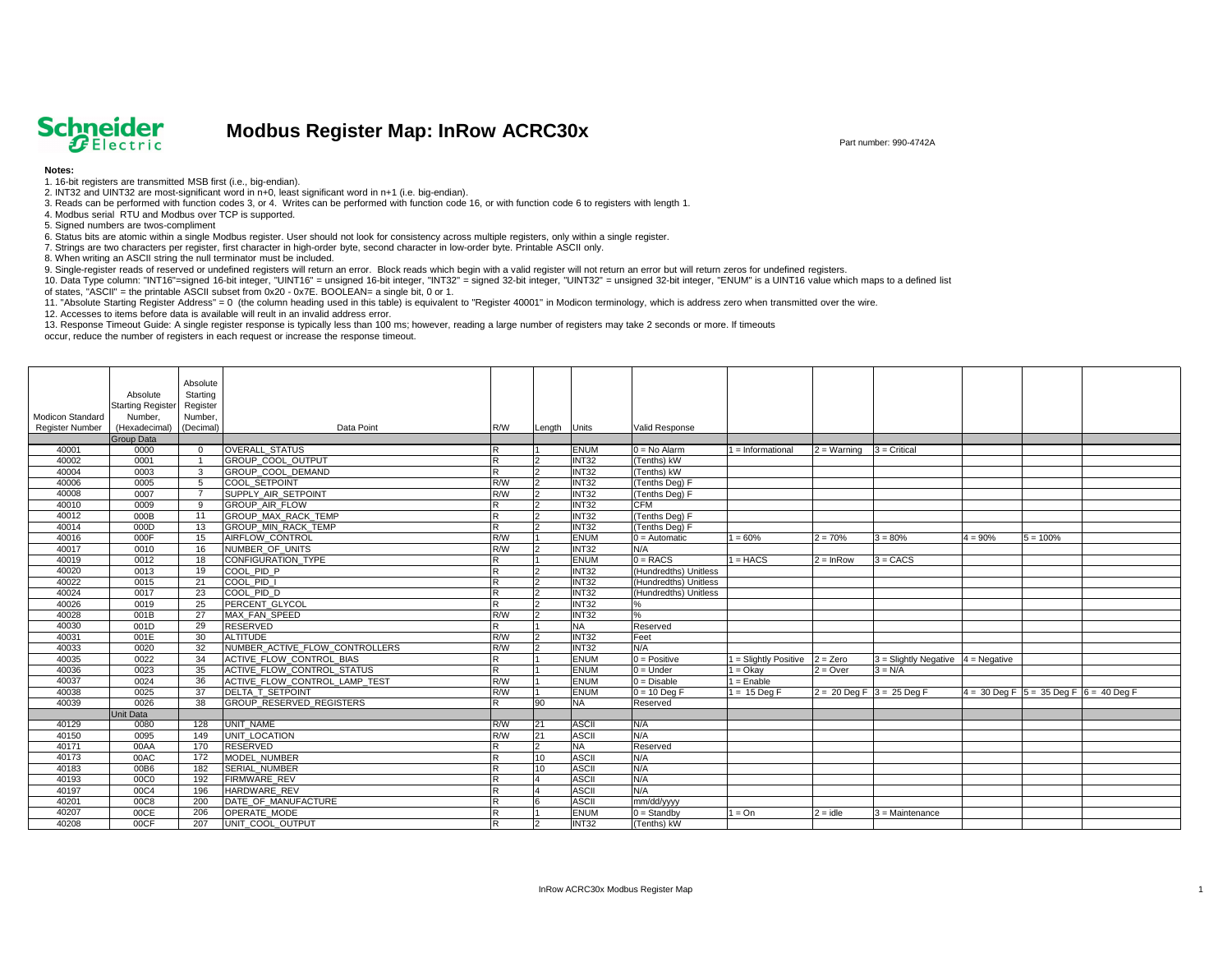|                         |                         | Absolute   |                                          |                         |                |                          |                              |                 |                       |                                           |  |
|-------------------------|-------------------------|------------|------------------------------------------|-------------------------|----------------|--------------------------|------------------------------|-----------------|-----------------------|-------------------------------------------|--|
|                         | Absolute                | Starting   |                                          |                         |                |                          |                              |                 |                       |                                           |  |
|                         | Starting Register       | Register   |                                          |                         |                |                          |                              |                 |                       |                                           |  |
| <b>Modicon Standard</b> | Number,                 | Number,    |                                          |                         |                |                          |                              |                 |                       |                                           |  |
| <b>Register Number</b>  | (Hexadecimal) (Decimal) |            | Data Point                               | R/W                     | Length         | Units                    | Valid Response               |                 |                       |                                           |  |
| 40210                   | 00D1                    | 209        | UNIT COOL DEMAND                         |                         |                | INT32                    | (Tenths) kW                  |                 |                       |                                           |  |
| 40212                   | 00D3                    | 211        | UNIT_MAX_RACK_INLET_TEMP                 | R                       | $\mathcal{D}$  | INT32                    | (Tenths Deg) F               |                 |                       |                                           |  |
| 40214                   | 00D <sub>5</sub>        | 213        | SUPPLY_AIR_TEMP                          |                         |                | INT32                    | (Tenths Deg) F               |                 |                       |                                           |  |
| 40216                   | 00D7                    | 215        | <b>RETURN AIR TEMP</b>                   | R                       | 12             | INT32                    | (Tenths Deg) F               |                 |                       |                                           |  |
| 40218                   | 00D9<br>00DB            | 217        | UNIT AIR FLOW<br><b>FAN SPEED</b>        |                         | $\overline{2}$ | INT32<br>INT32           | <b>CFM</b>                   |                 |                       |                                           |  |
| 40220<br>40222          | 00DD                    | 219<br>221 | ACTIVE_POWER_SOURCE                      | $\overline{\mathsf{R}}$ |                | <b>ENUM</b>              | (Tenths) %<br>$0 = Primary$  | $1 =$ Secondary |                       |                                           |  |
| 40223                   | 00DE                    | 222        | FILTER_DIFFERENTIAL_PRESSURE             | $\overline{\mathsf{R}}$ |                | INT32                    | (Hundredths) in W.C.         |                 |                       |                                           |  |
| 40225                   | 00E0                    | 224        | RESERVED                                 |                         | 12             | <b>NA</b>                | Reserved                     |                 |                       |                                           |  |
| 40227                   | 00E2                    | 226        | CHILLED_WATER_VALVE_POSITION             |                         | $\mathcal{L}$  | INT32                    | % Open                       |                 |                       |                                           |  |
| 40229                   | 00E4                    | 228        | CHILLED_WATER_FLOW                       |                         | $\mathcal{L}$  | INT32                    | (Tenths) GPM                 |                 |                       |                                           |  |
| 40231                   | 00E6                    | 230        | CHILLED_WATER_TEMP_IN                    |                         |                | INT32                    | (Tenths Deg) F               |                 |                       |                                           |  |
| 40233                   | 00E8                    | 232        | CHILLED_WATER_TEMP_OUT                   |                         |                | INT32                    | (Tenths Deg) F               |                 |                       |                                           |  |
| 40235                   | 00EA                    | 234        | AIR_FILTER_RUNHOUR                       |                         |                | INT32                    | <b>Hours</b>                 |                 |                       |                                           |  |
| 40237                   | 00EC                    | 236        | FAN_1_RUNHOUR                            |                         |                | INT32                    | <b>Hours</b>                 |                 |                       |                                           |  |
| 40239                   | 00EE                    | 238        | FAN_2_RUNHOUR                            |                         |                | INT32                    | <b>Hours</b>                 |                 |                       |                                           |  |
| 40241                   | 00F0                    | 240        | FAN_3_RUNHOUR                            |                         |                | INT32                    | Hours                        |                 |                       |                                           |  |
| 40243                   | 00F2                    | 242        | FAN_4_RUNHOUR                            |                         |                | INT32                    | Hours                        |                 |                       |                                           |  |
| 40245                   | 00F4                    | 244        | FAN_5_RUNHOUR                            |                         |                | INT <sub>32</sub>        | <b>Hours</b>                 |                 |                       |                                           |  |
| 40247                   | 00F6                    | 246        | FAN_6_RUNHOUR                            |                         | $\mathcal{D}$  | INT32                    | <b>Hours</b>                 |                 |                       |                                           |  |
| 40249                   | 00F8                    | 248        | FAN_7_RUNHOUR                            |                         |                | INT32                    | <b>Hours</b>                 |                 |                       |                                           |  |
| 40251<br>40253          | 00FA<br>00FC            | 250<br>252 | FAN_8_RUNHOUR<br>FAN_PSU_1_RUNHOUR       | R<br>R                  |                | INT32<br>INT32           | <b>Hours</b><br><b>Hours</b> |                 |                       |                                           |  |
| 40255                   | 00FE                    | 254        | FAN_PSU_2_RUNHOUR                        |                         |                | INT32                    | <b>Hours</b>                 |                 |                       |                                           |  |
| 40257                   | 0100                    | 256        | CONDENSATE PUMP RUNHOUR                  | R                       |                | INT32                    | <b>Hours</b>                 |                 |                       |                                           |  |
| 40259                   | 0102                    | 258        | AIR_FILTER_SERVICE_INTERVAL              | R/W                     |                | INT32                    | Weeks                        |                 |                       |                                           |  |
| 40261                   | 0104                    | 260        | AIR_FILTER_SERVICE_INTERVAL_ALARM        | R/W                     |                | <b>ENUM</b>              | $\overline{0}$ = Enable      | I = Disable     |                       |                                           |  |
| 40262                   | 0105                    | 261        | RACK TEMP HIGH THRESH                    | R/W                     |                | INT32                    | (Tenths Deg) F               |                 |                       |                                           |  |
| 40264                   | 0107                    | 263        | SUPPLY_AIR_TEMP_HIGH_THRESH              | R/W                     | $\mathcal{L}$  | INT32                    | (Tenths Deg) F               |                 |                       |                                           |  |
| 40266                   | 0109                    | 265        | RETURN_AIR_TEMP_HIGH_THRESH              | R/W                     | l2             | INT32                    | (Tenths Deg) F               |                 |                       |                                           |  |
| 40268                   | 010B                    | 267        | ENTERING CHILLED WATER TEMP HIGH THRESH  | R/W                     |                | INT32                    | (Tenths Deg) F               |                 |                       |                                           |  |
| 40270                   | 010D                    | 269        | STARTUP_DELAY                            | R/W                     |                | INT32                    | sec                          |                 |                       |                                           |  |
| 40272                   | 010F                    | 271        | CHILLED_WATER_VALVE_CONTROL              |                         |                | <b>ENUM</b>              | $0 =$ Automatic              | $1 = Open$      |                       |                                           |  |
| 40273                   | 0110                    | 272        | IDLE_ON_LEAK                             | R/W                     |                | <b>ENUM</b>              | $0 = Yes$                    | $1 = No$        |                       |                                           |  |
| 40274                   | 0111                    | 273        | STANDBY INPUT NORMAL STATE               | R/W                     |                | <b>ENUM</b>              | $0 = Open$                   | $1 = Closed$    |                       |                                           |  |
| 40275                   | 0112                    | 274        | STANDBY_INPUT_STATE                      | $\overline{R}$          |                | <b>ENUM</b>              | $0 = Open$                   | $1 = Closed$    |                       |                                           |  |
| 40276<br>40277          | 0113<br>0114            | 275<br>276 | <b>RESERVED</b><br>OUTPUT_STATE_1        | R                       |                | <b>NA</b><br><b>ENUM</b> | Reserved<br>$0 =$ Abnormal   | $1 = Normal$    |                       | Same as register 280. For legacy systems. |  |
| 40278                   | 0115                    | 277        | <b>RESERVED</b>                          | R                       |                | <b>NA</b>                | Reserved                     |                 |                       |                                           |  |
| 40279                   | 0116                    | 278        | POWER_SOURCE                             | R/W                     |                | <b>ENUM</b>              | $0 =$ Single                 | $1 = Dual$      |                       |                                           |  |
| 40280                   | 0117                    | 279        | IDLE_ON_COOL_FAIL                        | R/W                     |                | <b>ENUM</b>              | $0 = Yes$                    | $1 = No$        |                       |                                           |  |
| 40281                   | 0118                    | 280        | OUTPUT_STATE_1                           |                         |                | <b>ENUM</b>              | $0 =$ Abnormal               | $1 = Normal$    | Same as register 276. |                                           |  |
| 40282                   | 0119                    | 281        | OUTPUT_STATE_2                           |                         |                | <b>ENUM</b>              | $0 =$ Abnormal               | $1 = Normal$    |                       |                                           |  |
| 40283                   | 011A                    | 282        | OUTPUT_STATE_3                           |                         |                | <b>ENUM</b>              | $0 =$ Abnormal               | $1 = Normal$    |                       |                                           |  |
| 40284                   | 011B                    | 283        | OUTPUT_STATE_4                           |                         |                | <b>ENUM</b>              | $0 =$ Abnormal               | $1 = Normal$    |                       |                                           |  |
| 40285                   | 011C                    | 284        | <b>RESERVED</b>                          | $\overline{R}$          |                | <b>NA</b>                | Reserved                     |                 |                       |                                           |  |
| 40290                   | 0121                    | 289        | MAXIMUM CHILLED WATER FLOW               | R                       |                | INT32                    | (Tenths) GPM                 |                 |                       |                                           |  |
| 40292                   | 0123                    | 291        | BYPASS_VALUE_POSITION                    | R/W                     |                | <b>ENUM</b>              | $0 = Open$                   | $1 = Closed$    |                       |                                           |  |
| 40293                   | 0124                    | 292        | UNIT_SERVICE_INTERVAL                    | R                       |                | INT32                    | Weeks                        |                 |                       |                                           |  |
| 40295                   | 0126                    | 294        | UNIT_SERVICE_INTERVAL_ALARM              |                         |                | <b>ENUM</b>              | $0 =$ Enable                 | $1 = Disable$   |                       |                                           |  |
| 40296                   | 0127                    | 295        | <b>DEW POINT TEMP</b>                    |                         |                | INT32                    | (Tenths Deg) F               |                 |                       |                                           |  |
| 40298                   | 0129                    | 297        | COIL_CHILLED_WATER_TEMP                  |                         | $\mathcal{P}$  | INT32                    | (Tenths Deg) F               |                 |                       |                                           |  |
| 40300<br>40302          | 012B<br>012D            | 299<br>301 | UNIT_POWER<br>UNIT_ENERGY                |                         |                | INT32<br>INT32           | (Tenths) kW                  |                 |                       |                                           |  |
| 40304                   | 012F                    | 303        | UNIT RUNHOUR                             |                         |                | INT32                    | (Tenths) kWh<br><b>Hours</b> |                 |                       |                                           |  |
| 40306                   | 0131                    | 305        | <b>CIRCULATION PUMP RUNHOUR</b>          | $\mathsf{R}$            |                | INT32                    | <b>Hours</b>                 |                 |                       |                                           |  |
| 40308                   | 0133                    | 307        | NUMBER_OF_RACK_INLET_TEMPERATURE SENSORS | R/W                     | $\mathcal{P}$  | INT32                    | N/A                          |                 |                       |                                           |  |
| 40310                   | 0135                    | 309        | NUMBER_OF_LEAK_DETECTORS                 | R/W                     |                | INT32                    | N/A                          |                 |                       |                                           |  |
| 40312                   | 0137                    | 311        | AIR_FILTER_TYPE                          | R/W                     |                | <b>ENUM</b>              | $0 = Standard$               | $1 =$ Pleated   |                       |                                           |  |
|                         |                         |            |                                          |                         |                |                          |                              |                 |                       |                                           |  |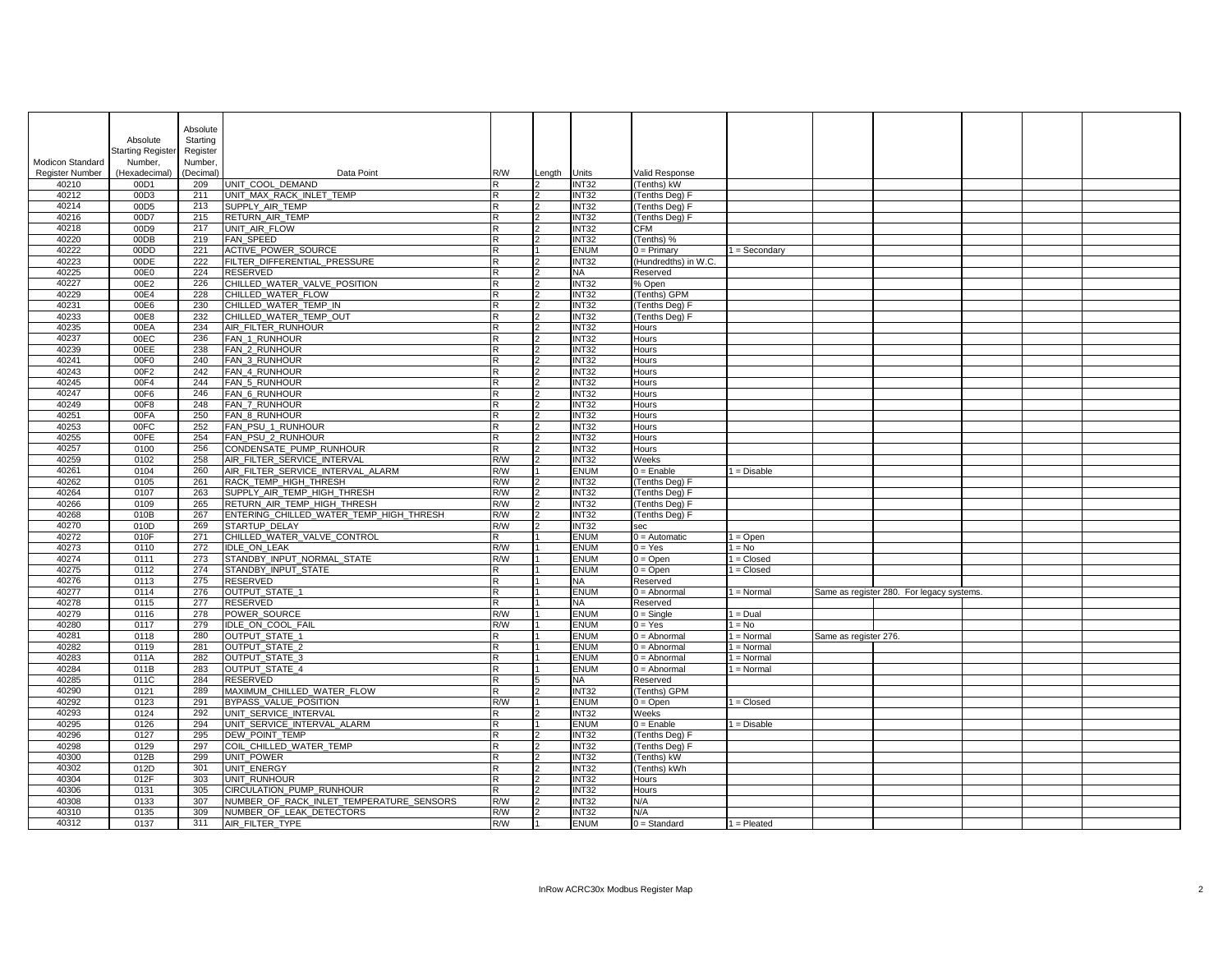|                                 | Absolute<br>Starting Register | Absolute<br>Starting<br>Register |                                                                              |                         |              |                            |                            |                            |  |  |  |
|---------------------------------|-------------------------------|----------------------------------|------------------------------------------------------------------------------|-------------------------|--------------|----------------------------|----------------------------|----------------------------|--|--|--|
| <b>Modicon Standard</b>         | Number,                       | Number,                          |                                                                              |                         |              |                            |                            |                            |  |  |  |
| <b>Register Number</b><br>40313 | (Hexadecimal)<br>0138         | (Decimal)<br>312                 | Data Point<br>UNIT_RESERVED_REGISTERS                                        | R/W<br>IR.              | Length<br>72 | Units<br><b>NA</b>         | Valid Response<br>Reserved |                            |  |  |  |
|                                 | <b>Alarms</b>                 |                                  |                                                                              |                         |              |                            |                            |                            |  |  |  |
| 40385                           | 0180                          | 384                              | INTERNAL COMM ERROR                                                          | R                       |              | <b>ENUM</b>                | $0 =$ Clear                | 1 = Alarm                  |  |  |  |
| 40386                           | 0181                          | 385                              | <b>RESERVED</b>                                                              | lR.                     |              | <b>ENUM</b>                | $0 =$ Clear                | 1 = Alarm                  |  |  |  |
| 40387<br>40388                  | 0182<br>0183                  | 386<br>387                       | COOL FUNCTION UNAVAILABLE<br>HIGH_RACK_TEMP                                  | R<br>lR.                |              | <b>ENUM</b><br><b>ENUM</b> | $0 =$ Clear<br>$0 = Clear$ | 1 = Alarm                  |  |  |  |
| 40389                           | 0184                          | 388                              | AIR_FILTER_CLOGGED                                                           | R                       |              | <b>ENUM</b>                | $0 =$ Clear                | 1 = Alarm<br>$1 =$ Alarm   |  |  |  |
| 40390                           | 0185                          | 389                              | LOWER_RETURN_AIR_SENSOR_ERROR                                                | R                       |              | <b>ENUM</b>                | $0 =$ Clear                | $1 =$ Alarm                |  |  |  |
| 40391                           | 0186                          | 390                              | UPPER_RETURN_AIR_SENSOR_ERROR                                                | R                       |              | <b>ENUM</b>                | $0 =$ Clear                | 1 = Alarm                  |  |  |  |
| 40392                           | 0187                          | 391                              | LOWER_SUPPLY_AIR_SENSOR_ERROR                                                | lR.                     |              | <b>ENUM</b>                | $0 =$ Clear                | $I =$ Alarm                |  |  |  |
| 40393<br>40394                  | 0188<br>0189                  | 392<br>393                       | UPPER_SUPPLY_AIR_SENSOR_ERROR<br>RACK_TEMP_SENSOR_1_ERROR                    | ΙR<br>lR.               |              | <b>ENUM</b><br><b>ENUM</b> | $0 =$ Clear<br>$0 =$ Clear | 1 = Alarm<br>1 = Alarm     |  |  |  |
| 40395                           | 018A                          | 394                              | CHILLED_WATER_VALVE_ACTUATOR_ERROR                                           | lR.                     |              | <b>ENUM</b>                | $0 =$ Clear                | $1 =$ Alarm                |  |  |  |
| 40396                           | 018B                          | 395                              | FAN_1_ERROR                                                                  | IR.                     |              | <b>ENUM</b>                | $0 =$ Clear                | $1 =$ Alarm                |  |  |  |
| 40397                           | 018C                          | 396                              | FAN_2_ERROR                                                                  | lR.                     |              | <b>ENUM</b>                | $0 = Clear$                | 1 = Alarm                  |  |  |  |
| 40398                           | 018D                          | 397                              | FAN_3_ERROR                                                                  | R                       |              | <b>ENUM</b>                | $0 =$ Clear                | 1 = Alarm                  |  |  |  |
| 40399                           | 018E                          | 398                              | FAN_4_ERROR                                                                  | lR.                     |              | <b>ENUM</b>                | $0 =$ Clear                | 1 = Alarm                  |  |  |  |
| 40400<br>40401                  | 018F<br>0190                  | 399<br>400                       | FAN_5_ERROR<br>FAN <sub>6</sub> _ERROR                                       | ΙR<br>IR.               |              | <b>ENUM</b><br><b>ENUM</b> | $0 =$ Clear<br>$0 =$ Clear | 1 = Alarm<br>$l =$ Alarm   |  |  |  |
| 40402                           | 0191                          | 401                              | FAN_7_ERROR                                                                  | lR                      |              | <b>ENUM</b>                | $0 =$ Clear                | $I =$ Alarm                |  |  |  |
| 40403                           | 0192                          | 402                              | FAN_8_ERROR                                                                  | lR.                     |              | <b>ENUM</b>                | $0 =$ Clear                | $I =$ Alarm                |  |  |  |
| 40404                           | 0193                          | 403                              | <b>WATER DETECTED</b>                                                        | lR.                     |              | <b>ENUM</b>                | $0 =$ Clear                | $I =$ Alarm                |  |  |  |
| 40405                           | 0194                          | 404                              | CHECK_CONDS_MGMT_SYSTEM                                                      | R                       |              | <b>ENUM</b>                | $0 =$ Clear                | $1 =$ Alarm                |  |  |  |
| 40406                           | 0195                          | 405                              | CHILLED_WATER_FLOWMETER_ERROR                                                | lR.                     |              | <b>ENUM</b>                | $0 =$ Clear                | 1 = Alarm                  |  |  |  |
| 40407<br>40408                  | 0196<br>0197                  | 406<br>407                       | ENTERING_CHILLED_WATER_HIGH_TEMP<br>ENTERING_CHILLED_WATER_TEMP_SENSOR_ERROR | lR.<br>R.               |              | <b>ENUM</b><br><b>ENUM</b> | $0 =$ Clear<br>$0 =$ Clear | 1 = Alarm<br>1 = Alarm     |  |  |  |
| 40409                           | 0198                          | 408                              | LEAVING_CHILLED_WATER_TEMP_SENSOR_ERROR                                      | IR.                     |              | <b>ENUM</b>                | $0 =$ Clear                | $1 =$ Alarm                |  |  |  |
| 40410                           | 0199                          | 409                              | CONDENSATE_PAN_FULL                                                          | IR.                     |              | <b>ENUM</b>                | $0 =$ Clear                | $1 =$ Alarm                |  |  |  |
| 40411                           | 019A                          | 410                              | PRIMARY_POWER_SOURCE_UNAVAILABLE                                             | lR.                     |              | <b>ENUM</b>                | $0 =$ Clear                | $I =$ Alarm                |  |  |  |
| 40412                           | 019B                          | 411                              | SECONDARY_POWER_SOURCE_UNAVAILABLE                                           | IK.                     |              | <b>ENUM</b>                | $0 =$ Clear                | 1 = Alarm                  |  |  |  |
| 40413                           | 019C                          | 412                              | FAN_POWER_SUPPLY_1_ERROR                                                     | lR.                     |              | <b>ENUM</b>                | $0 =$ Clear                | $1 =$ Alarm                |  |  |  |
| 40414<br>40415                  | 019D<br>019E                  | 413<br>414                       | FAN POWER SUPPLY 2 ERROR<br>AIR FILTER RUNHOUR VIOLATION                     | lR.<br>lR.              |              | <b>ENUM</b><br><b>ENUM</b> | $0 =$ Clear<br>$0 =$ Clear | $1 =$ Alarm<br>$1 =$ Alarm |  |  |  |
| 40416                           | 019F                          | 415                              | RESERVED                                                                     | lR.                     |              | <b>ENUM</b>                | $0 = Clear$                | 1 = Alarm                  |  |  |  |
| 40417                           | 01A0                          | 416                              | STANDBY DUE TO INPUT CONTACT                                                 | IR.                     |              | <b>ENUM</b>                | $0 =$ Clear                | $1 =$ Alarm                |  |  |  |
| 40418                           | 01A1                          | 417                              | UNEXPECTED NUMBER OF UNITS IN GROUP                                          | R                       |              | <b>ENUM</b>                | $0 =$ Clear                | 1 = Alarm                  |  |  |  |
| 40419                           | 01A2                          | 418                              | SUPPLY_HIGH_TEMPERATURE                                                      | IR.                     |              | <b>ENUM</b>                | $0 =$ Clear                | $1 =$ Alarm                |  |  |  |
| 40420                           | 01A3                          | 419                              | <b>RETURN HIGH TEMPERATURE</b>                                               | lR.                     |              | <b>ENUM</b>                | $0 =$ Clear                | $I =$ Alarm                |  |  |  |
| 40421<br>40422                  | 01A4<br>01A5                  | 420<br>421                       | DP_FILTER_SENSOR_ERROR<br>RESERVED                                           | lR.<br>lR.              |              | <b>ENUM</b><br><b>ENUM</b> | $0 =$ Clear<br>$0 =$ Clear | $1 =$ Alarm<br>$l =$ Alarm |  |  |  |
| 40423                           | 01A6                          | 422                              | CHILLED WATER VALVE NOT SET TO AUTO                                          | lR.                     |              | <b>ENUM</b>                | $0 =$ Clear                | $1 =$ Alarm                |  |  |  |
| 40424                           | 01A7                          | 423                              | IDLE DUE TO LEAK DETECTED                                                    | lR.                     |              | <b>ENUM</b>                | $0 =$ Clear                | $1 =$ Alarm                |  |  |  |
| 40425                           | 01A8                          | 424                              | <b>RESERVED</b>                                                              | lR.                     |              | <b>ENUM</b>                | $\overline{0}$ = Clear     | 1 = Alarm                  |  |  |  |
| 40426                           | 01A9                          | 425                              | <b>RESERVED</b>                                                              | lR.                     |              | <b>ENUM</b>                | $0 = Clear$                | $I =$ Alarm                |  |  |  |
| 40427<br>40428                  | 01AA<br>01AB                  | 426<br>427                       | <b>RESERVED</b><br><b>RESERVED</b>                                           | lR.<br>lR.              |              | <b>ENUM</b><br><b>ENUM</b> | $0 =$ Clear<br>$0 =$ Clear | $1 =$ Alarm<br>$1 =$ Alarm |  |  |  |
| 40429                           | 01AC                          | 428                              | <b>RESERVED</b>                                                              | ΙR                      |              | <b>ENUM</b>                | $0 =$ Clear                | $1 =$ Alarm                |  |  |  |
| 40430                           | 01AD                          | 429                              | ECOAISLE_DOOR_OPEN                                                           | lR.                     |              | <b>ENUM</b>                | $0 =$ Clear                | $l =$ Alarm                |  |  |  |
| 40431                           | 01AE                          | 430                              | UNEXPECTED NUMBER OF ACTIVE FLOW CONTROLLERS                                 | -lR                     |              | <b>ENUM</b>                | $0 =$ Clear                | $l =$ Alarm                |  |  |  |
| 40432                           | 01AF                          | 431                              | <b>INSUFFICIENT AIRFLOW</b>                                                  | lR.                     |              | <b>ENUM</b>                | $0 =$ Clear                | $l =$ Alarm                |  |  |  |
| 40433                           | 01B0                          | 432                              | ACTIVE_FLOW_CONTROLLER_SENSOR_ERROR                                          | IR.                     |              | <b>ENUM</b>                | $0 =$ Clear                | $1 =$ Alarm                |  |  |  |
| 40434<br>40435                  | 01B1<br>01B2                  | 433<br>434                       | <b>RACK TEMP SENSOR 2 ERROR</b><br>RACK_TEMP_SENSOR_3_ERROR                  | lR.<br>R                |              | <b>ENUM</b><br><b>ENUM</b> | $0 =$ Clear<br>$0 = Clear$ | $1 =$ Alarm<br>$1 =$ Alarm |  |  |  |
| 40436                           | 01B3                          | 435                              | RACK_TEMP_SENSOR_4_ERROR                                                     | $\overline{\mathbf{R}}$ |              | <b>ENUM</b>                | $0 =$ Clear                | $1 =$ Alarm                |  |  |  |
| 40437                           | 01B4                          | 436                              | UNIT_SERVICE_REQUIRED                                                        | lR.                     |              | <b>ENUM</b>                | $0 =$ Clear                | $1 =$ Alarm                |  |  |  |
| 40438                           | 01B5                          | 437                              | HUMIDITY_SENSOR_ERROR                                                        | lR.                     |              | <b>ENUM</b>                | $0 =$ Clear                | $1 =$ Alarm                |  |  |  |
| 40439                           | 01B6                          | 438                              | <b>COIL CONDENSATION POSSIBLE</b>                                            | lR.                     |              | <b>ENUM</b>                | $0 =$ Clear                | l = Alarm                  |  |  |  |
| 40440                           | 01B7                          | 439                              | CONTROLLER_POWER_SUPPLY_1_ERROR                                              | IR.                     |              | <b>ENUM</b>                | $0 =$ Clear                | 1 = Alarm                  |  |  |  |
| 40441<br>40442                  | 01B8<br>01B9                  | 440<br>441                       | CONTROLLER POWER SUPPLY 2 ERROR<br>COIL CHILLED WATER TEMP SENSOR ERROR      | lR.<br>IR.              |              | <b>ENUM</b><br><b>ENUM</b> | $0 =$ Clear<br>$0 =$ Clear | 1 = Alarm<br>1 = Alarm     |  |  |  |
|                                 |                               |                                  |                                                                              |                         |              |                            |                            |                            |  |  |  |